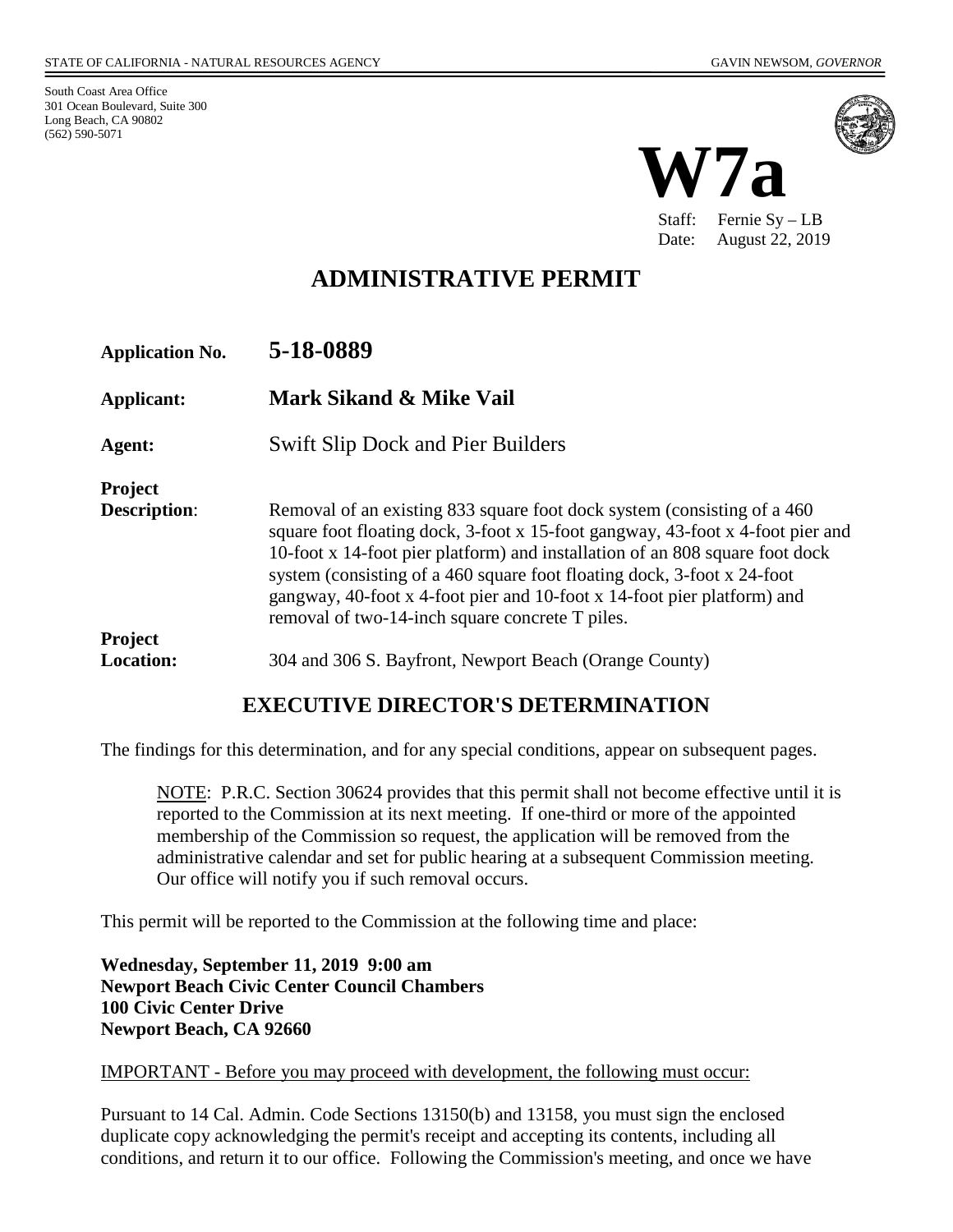5-18-0889 (Sikand and Vail) Administrative Permit

received the signed acknowledgement and evidence of compliance with all special conditions, we will send you a Notice of Administrative Permit Effectiveness.

### **BEFORE YOU CAN OBTAIN ANY LOCAL PERMITS AND PROCEED WITH DEVELOPMENT, YOU MUST HAVE RECEIVED BOTH YOUR ADMINISTRATIVE PERMIT AND THE NOTICE OF PERMIT EFFECTIVENESS FROM THIS OFFICE.**

JOHN AINSWORTH Executive Director

By: Fernie Sy Title: Coastal Program Analyst

# **STANDARD CONDITIONS**

This permit is granted subject to the following standard conditions:

- 1. **Notice of Receipt and Acknowledgment.** The permit is not valid and development shall not commence until a copy of the permit, signed by the permittee or authorized agent, acknowledging receipt of the permit and acceptance of the terms and conditions, is returned to the Commission office.
- 2. **Expiration.** If development has not commenced, the permit will expire two years from the date the Commission voted on the application. Development shall be pursued in a diligent manner and completed in a reasonable period of time. Application for extension of the permit must be made prior to the expiration date.
- 3. **Interpretation.** Any questions of intent or interpretation of any term or condition will be resolved by the Executive Director or the Commission.
- 4. **Assignment.** The permit may be assigned to any qualified person, provided assignee files with the Commission an affidavit accepting all terms and conditions of the permit.
- 5. **Terms and Conditions Run with the Land.** These terms and conditions shall be perpetual, and it is the intention of the Commission and the permittee to bind all future owners and possessors of the subject property to the terms and conditions.

#### **SPECIAL CONDITIONS: SEE PAGES SIX THROUGH NINE.**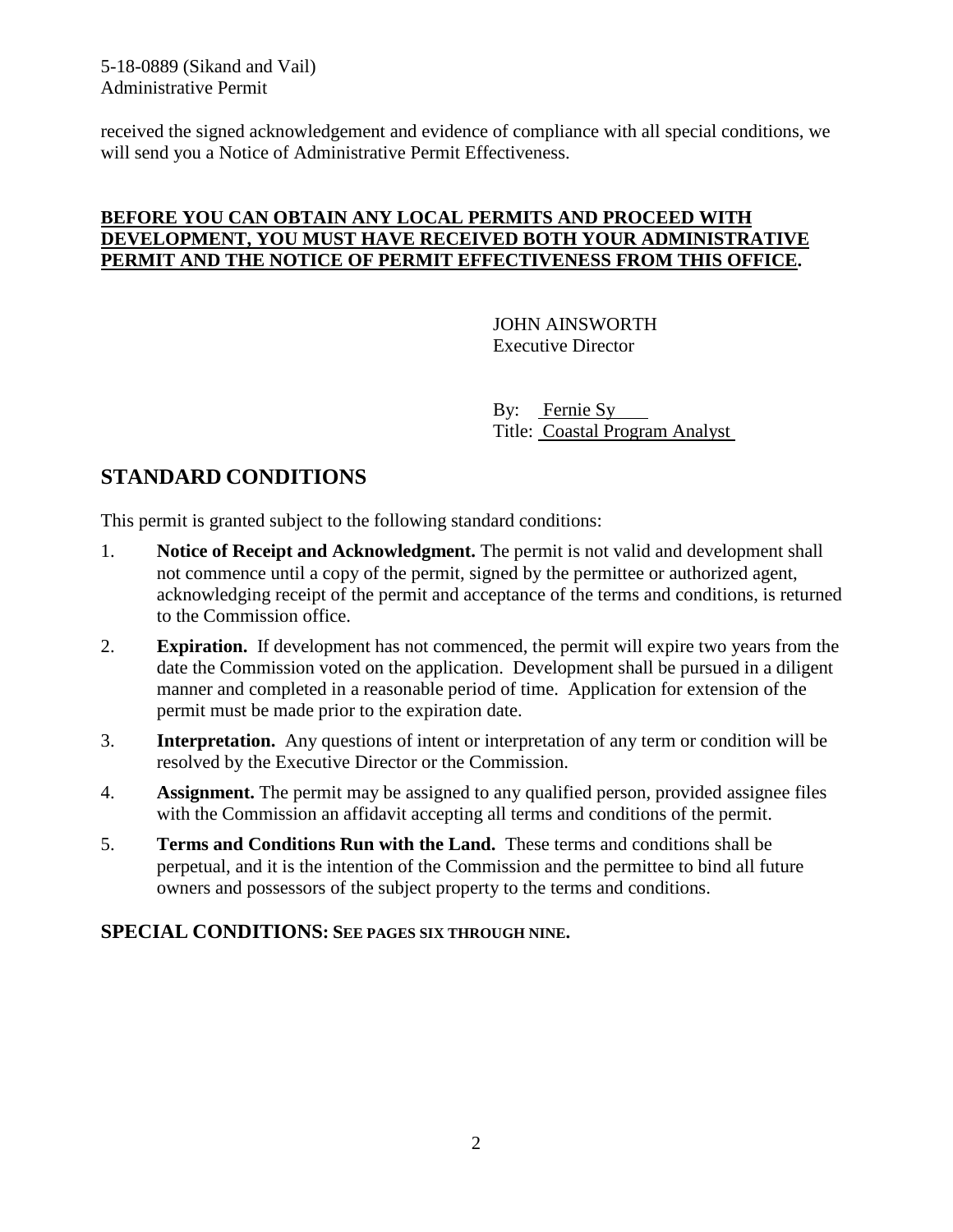### **EXECUTIVE DIRECTOR'S DETERMINATION (continued):**

The Executive Director hereby determines that the proposed development is a category of development, which, pursuant to PRC Section 30624, qualifies for approval by the Executive Director through the issuance of an Administrative Permit. Subject to Standard and Special Conditions as attached, said development is in conformity with the provisions of Chapter 3 of the Coastal Act of 1976 and will not have any significant impacts on the environment within the meaning of the California Environmental Quality Act. If located between the nearest public road and the sea, this development is in conformity with the public access and public recreation policies of Chapter 3.

## **FINDINGS FOR EXECUTIVE DIRECTOR'S DETERMINATION**

### **A. PROJECT DESCRIPTION**

The proposed project is the removal of an existing 833 square foot dock system (consisting of a 460 square foot floating dock, 3-foot x 15-foot gangway, 43-foot x 4-foot pier and 10-foot x 14-foot pier platform) and installation of an 808 square foot dock system (consisting of a 460 square foot floating dock, 3-foot x 24-foot gangway, 40-foot x 4-foot pier and 10-foot x 14-foot pier platform) and removal of two-14-inch square concrete T piles. Three existing 14-inch concrete marina guide piles will be re-used (**[Exhibit No. 2](https://documents.coastal.ca.gov/reports/2019/9/W7a/W7a-9-2019-exhibits.pdf)**). The new dock system will be comprised of wood and composite material, foam, and concrete. Water coverage from the proposed dock float will be decreased from 833 square feet to 808 square feet (a decrease of 25 square feet); in addition fill will be decreased by 2.72 square feet from the removal of two existing 14-inch concrete T piles. The existing dock float extends bayward past the U. S. Pierhead Line and the proposed dock float will extend the same distance with no further bayward encroachment, consistent with the City of Newport Beach Harbor Permit Policy. This situation is similar to the docks in the adjacent area and is consistent with past Commission actions in Newport Harbor.

The landside subject sites are developed each with a single-family residence and the private dock is shared between these two residences located at 304 and 306 S. Bayfront on Balboa Island in the City of Newport Beach, Orange County (**[Exhibit No. 1](https://documents.coastal.ca.gov/reports/2019/9/W7a/W7a-9-2019-exhibits.pdf)**). The dock will be used for boating related purposes to serve two single-family residential developments. Single-family residences and associated private boat dock systems characterize the development pattern of the surrounding area.

The proposed project extends out into public tidelands and submerged lands in Newport Bay that are administered by the City of Newport Beach pursuant to a Tidelands Grant (City of Newport Beach Tidelands and Submerged Lands in Newport Bay – Statutes of 919, Chapter 494, Page 1011 and Statutes of 1927, Chapter 70, Page 125). There is no direct public pedestrian access to public tidelands through the private residential lots at the subject site. However, lateral public access is available along an existing public walkway, which occurs bayward of the landside residences and fronts the harbor bulkhead along the perimeter of Balboa Island. Vertical public pedestrian access to public tidelands is available approximately 74-feet south of the project site at the Pearl Avenue street end. From this access point, members of the public may access bay waters and, among other recreational activities, launch a kayak or standup paddle board. Therefore, the proposed project does not result in adverse impacts to public access or recreation. In order to preserve and maintain access to the public tidelands, **Special Condition No. 4** is imposed stating that the approval of a coastal development permit for the project does not waive any public rights or interest that exist or may exist on the property.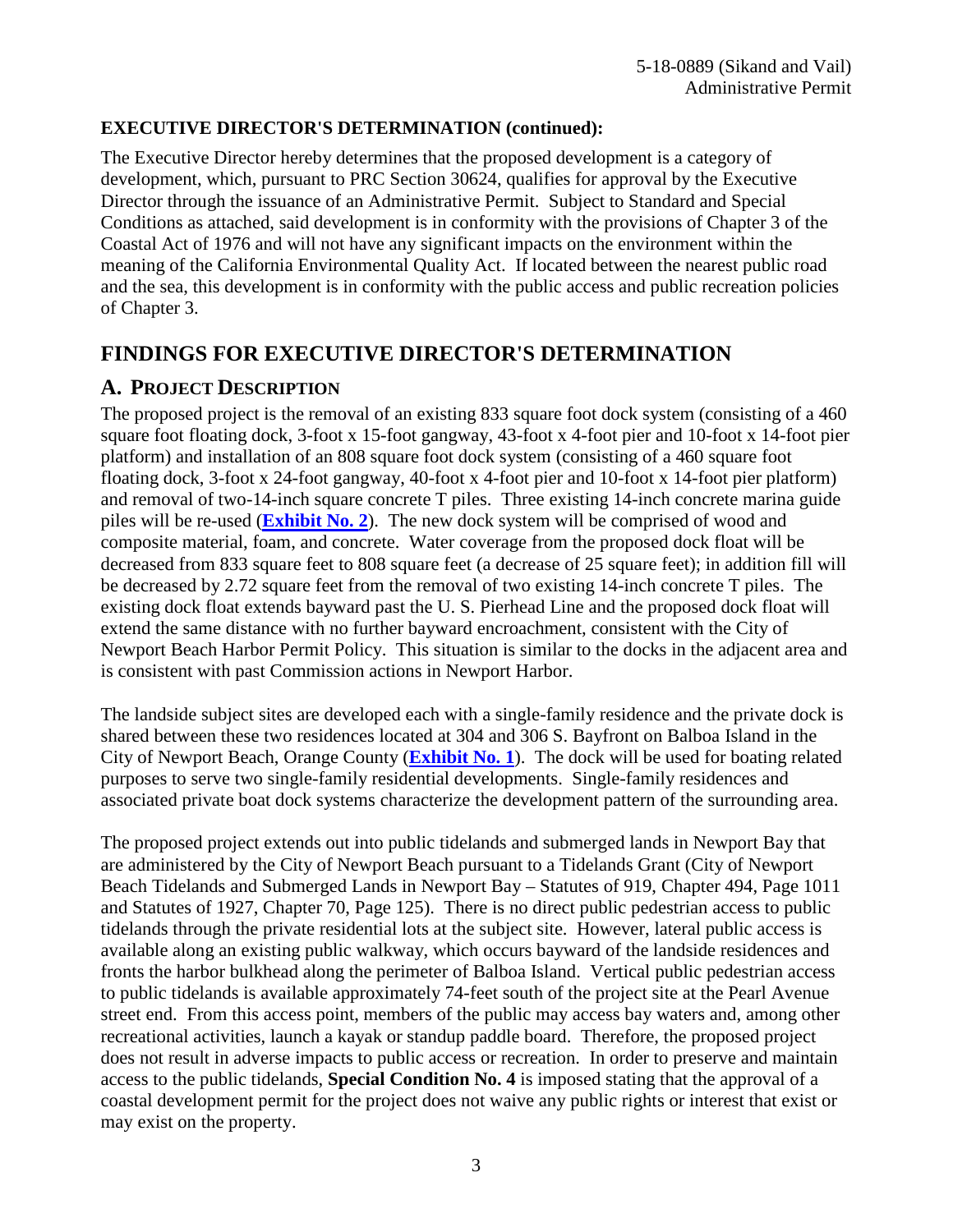The site has been surveyed for eelgrass as required by the City of Newport Beach Harbor Resources Division (Approval-In-Concept/Plan Check Number 1791-2018) and eelgrass was discovered within the project area, but the project has been designed to avoid any impacts to eelgrass.

The eelgrass survey took place on June 22, 2018 as required by the City of Newport Beach Harbor Resources Division and eelgrass surveys completed during the active growth phase of eelgrass (typically March through October) are valid for 60-days with the exception of surveys completed in August-October. A survey completed in August - October shall be valid until the resumption of active growth (i.e., March 1). The project is agendized for the September 2019 Coastal Commission Hearing so the eelgrass survey no longer continues to be valid. Therefore, a subsequent eelgrass survey will be required prior to beginning any construction. A pre-construction *Caulerpa taxifolia* survey was completed on June 22, 2019 as required by the City of Newport Beach Harbor Resources Division and no *Caulerpa taxifolia* was discovered in the project area. *Caulerpa taxifolia* surveys are valid for 90 days. The project is agendized for the September 2019 Coastal Commission Hearing and by this time the *Caulerpa taxifolia* survey would not continue to be valid since 90-days will have passed since the survey was completed. Thus, an up-to-date *Caulerpa taxifolia* survey must be conducted prior to commencement of the project. Therefore, the Commission imposes **Special Conditions No. 2 and No. 3**, which identifies the procedures necessary to be completed prior to beginning any construction. Also, if any *Caulerpa taxifolia* is found on the project site, **Special Condition No. 3** also identifies the procedures necessary to be completed prior to beginning any construction.

The storage or placement of construction material, debris, or waste in a location where it could be discharged into coastal waters would result in an adverse effect on the marine environment. The proposed project includes measures to help ensure protection of coastal waters and marine resources during construction. Measures proposed include: floating debris shall be removed from the water and disposed of properly, all construction activities shall occur within the designated project footprint, and silt curtains shall be used during pile replacement. The Regional Water Quality Control Board (RWQCB) has determined that the proposed project will not adversely impact water quality if standard construction methods and materials are used. The applicant has applied for a permit from the U.S. Army Corps of Engineers and the permit is pending coastal development permit approval. To ensure that all impacts (pre- and post- construction) to water quality are minimized, however, and to reduce the potential for construction related impacts on water quality, the Commission imposes **Special Condition No. 1**, which requires, but is not limited to, appropriate storage and handling of construction equipment and materials to minimize the potential of pollutants to enter coastal waters; and the continued use and maintenance of post construction BMPs.

The proposed development is located seaward of the mean high tide and is within the Commission's original permit jurisdiction. The standard of review for development within the Commission's original permit jurisdiction is Chapter 3 of the Coastal Act. The City's certified LCP is advisory in nature and may provide guidance for development.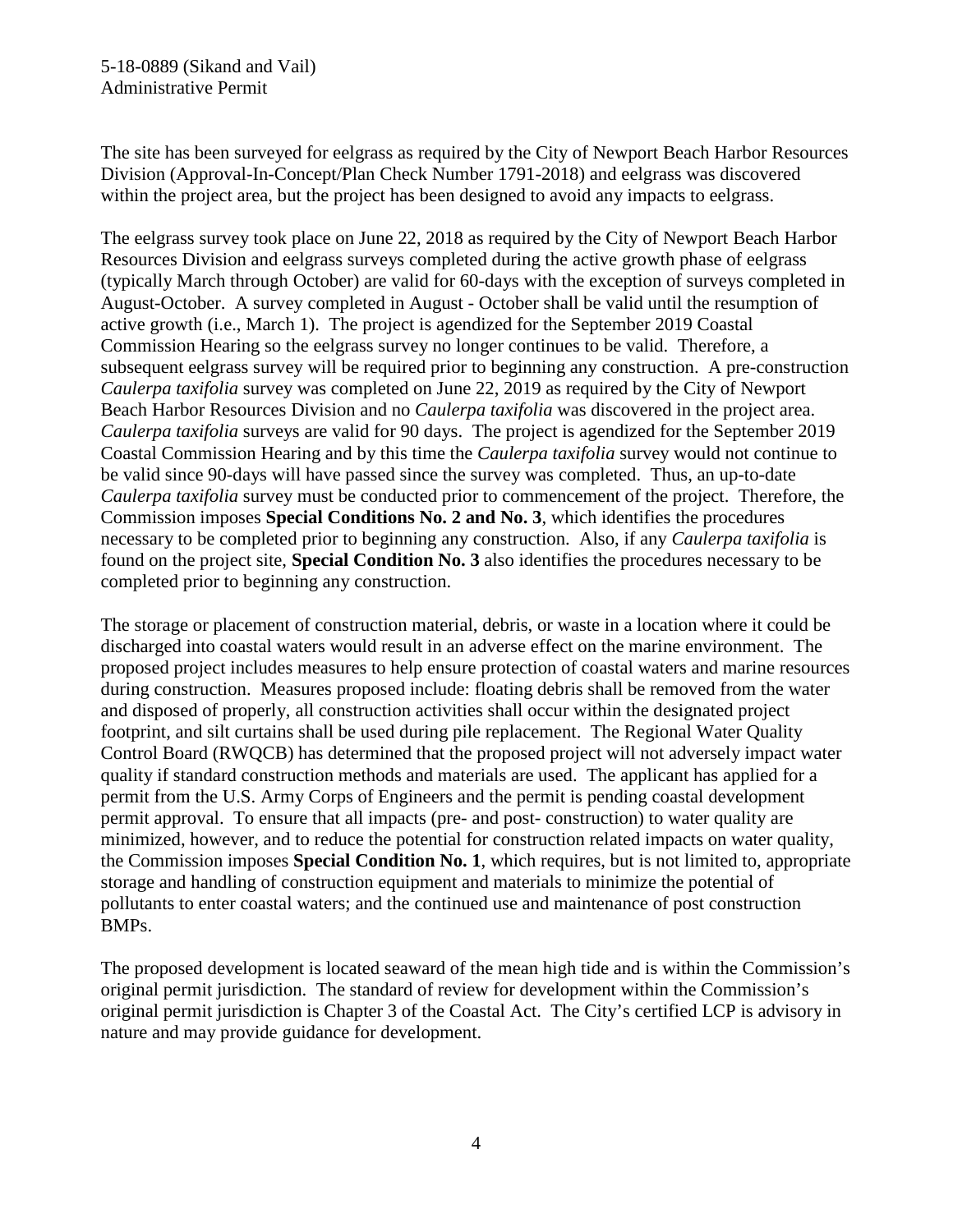## **B. MARINE RESOURCES**

The proposed recreational boat dock development and its associated structures are an allowable and encouraged marine related use. The project design includes the minimum sized pilings and the minimum number of pilings necessary for structural stability. There are no feasible less environmentally damaging alternatives available. As conditioned, the project will not significantly adversely impact eelgrass beds and will not contribute to the dispersal of the invasive aquatic algae, *Caulerpa taxifolia*. Further, as proposed and conditioned, the project, which is to be used solely for recreational boating purposes, conforms to Sections 30224 and 30233 of the Coastal Act.

# **C. WATER QUALITY**

The proposed work will be occurring on, within, or adjacent to coastal waters. The storage or placement of construction material, debris, or waste in a location where it could be discharged into coastal waters would result in an adverse effect on the marine environment. To reduce the potential for construction related impacts on water quality, the special conditions are imposed requiring, but not limited to, the appropriate storage and handling of construction equipment and materials to minimize the potential of pollutants to enter coastal waters. To reduce the potential for post-construction impacts to water quality the permit requires the continued use and maintenance of post construction BMPs. As conditioned, the development conforms to Sections 30230 and 30231 of the Coastal Act.

# **D. PUBLIC ACCESS**

The proposed development will not affect the public's ability to gain access to, and/or to make use of, the coast and nearby recreational facilities. Therefore, as proposed the development conforms with Sections 30210 through 30214, Sections 30220 through 30224, and 30252 of the Coastal Act.

# **E. LOCAL COASTAL PROGRAM (LCP)**

The City of Newport Beach LCP was effectively certified on January 13, 2017. The proposed development is located seaward of the mean high tide and is within the Commission's original permit jurisdiction. The standard of review for development within the Commission's original permit jurisdiction is Chapter 3 of the Coastal Act. The City's certified LCP is advisory in nature and may provide guidance for development. As conditioned, the proposed development is consistent with the Chapter 3 policies of the Coastal Act.

# **F. CALIFORNIA ENVIRONMENTAL QUALITY ACT (CEQA)**

As conditioned, there are no feasible alternatives or additional feasible mitigation measures available that would substantially lessen any significant adverse effect that the activity may have on the environment. Therefore, the Executive Director finds that the proposed project, as conditioned to mitigate the identified impacts, is the least environmentally damaging feasible alternative and can be found consistent with the requirements of the Coastal Act to conform to CEQA.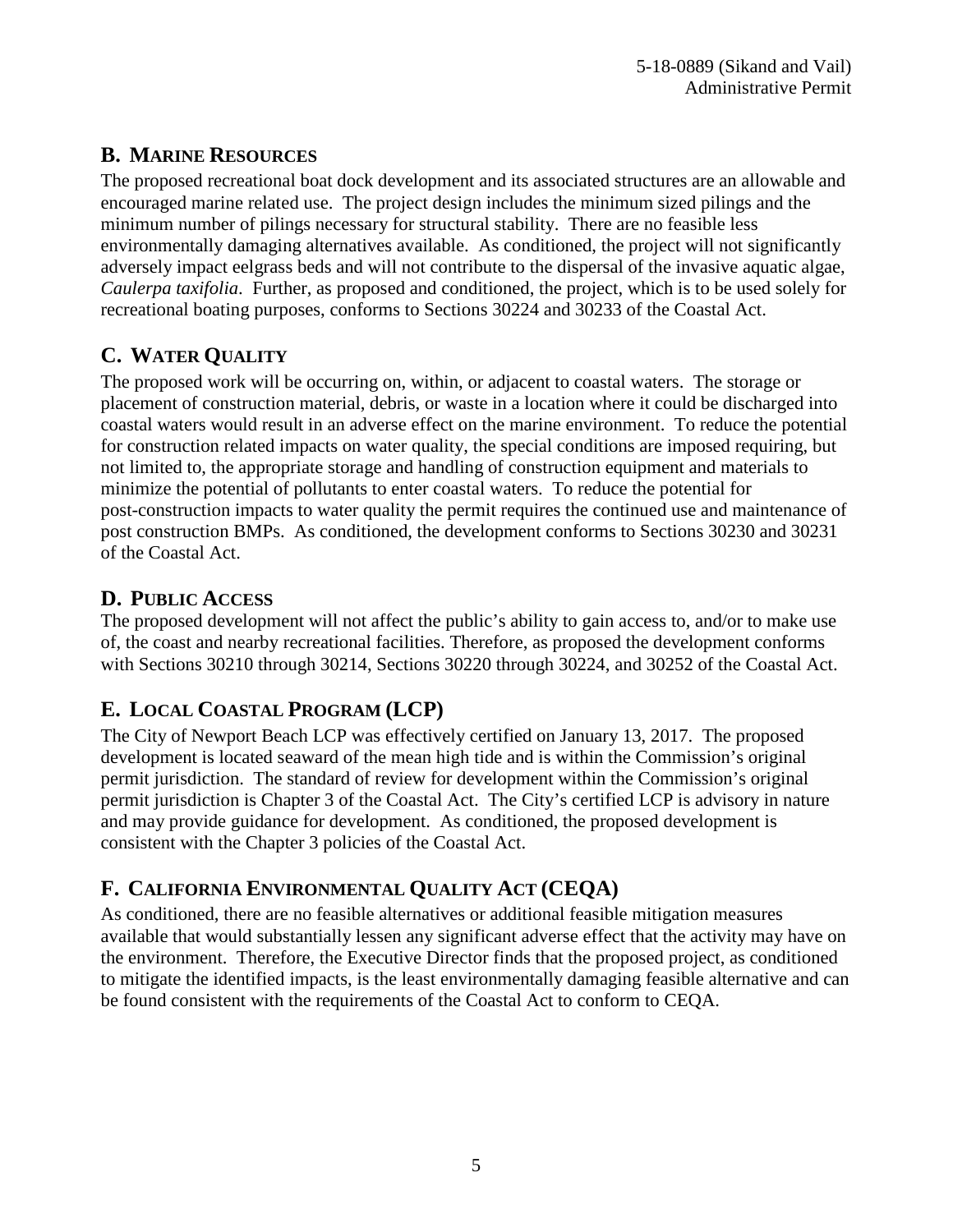## **SPECIAL CONDITIONS**

This permit is granted subject to the following special conditions:

#### **1. Water Quality**

- A. Construction Responsibilities and Debris Removal. By acceptance of this permit, the permittee agrees to the following:
	- (1) No demolition or construction materials, equipment, debris, or waste shall be placed or stored where it may enter sensitive habitat, receiving waters or a storm drain, or be subject to wave, wind, rain or tidal erosion and dispersion;
	- (2) Any and all debris resulting from demolition or construction activities, and any remaining construction material, shall be removed from the project site within 24 hours of completion of the project;
	- (3) Demolition or construction debris and sediment shall be removed from work areas each day that demolition or construction occurs to prevent the accumulation of sediment and other debris that may be discharged into coastal waters;
	- (4) Machinery or construction materials not essential for project improvements will not be allowed at any time in the intertidal zone;
	- (5) If turbid conditions are generated during construction a silt curtain will be utilized to control turbidity;
	- (6) Floating booms will be used to contain debris discharged into coastal waters and any debris discharged will be removed as soon as possible but no later than the end of each day;
	- (7) Non buoyant debris discharged into coastal waters will be recovered by divers as soon as possible after loss;
	- (8) All trash and debris shall be disposed in the proper trash and recycling receptacles at the end of every construction day;
	- (9) The applicant shall provide adequate disposal facilities for solid waste, including excess concrete, produced during demolition or construction;
	- (10) Debris shall be disposed of at a legal disposal site or recycled at a recycling facility. If the disposal site is located in the coastal zone, a coastal development permit or an amendment to this permit shall be required before disposal can take place unless the Executive Director determines that no amendment or new permit is legally required;
	- (11) All stock piles and construction materials shall be covered, enclosed on all sides, shall be located as far away as possible from drain inlets and any waterway, and shall not be stored in contact with the soil;
	- (12) Machinery and equipment shall be maintained and washed in confined areas specifically designed to control runoff. Thinners or solvents shall not be discharged into sanitary or storm sewer systems;
	- (13) The discharge of any hazardous materials into any receiving waters shall be prohibited;
	- (14) Spill prevention and control measures shall be implemented to ensure the proper handling and storage of petroleum products and other construction materials. Measures shall include a designated fueling and vehicle maintenance area with appropriate berms and protection to prevent any spillage of gasoline or related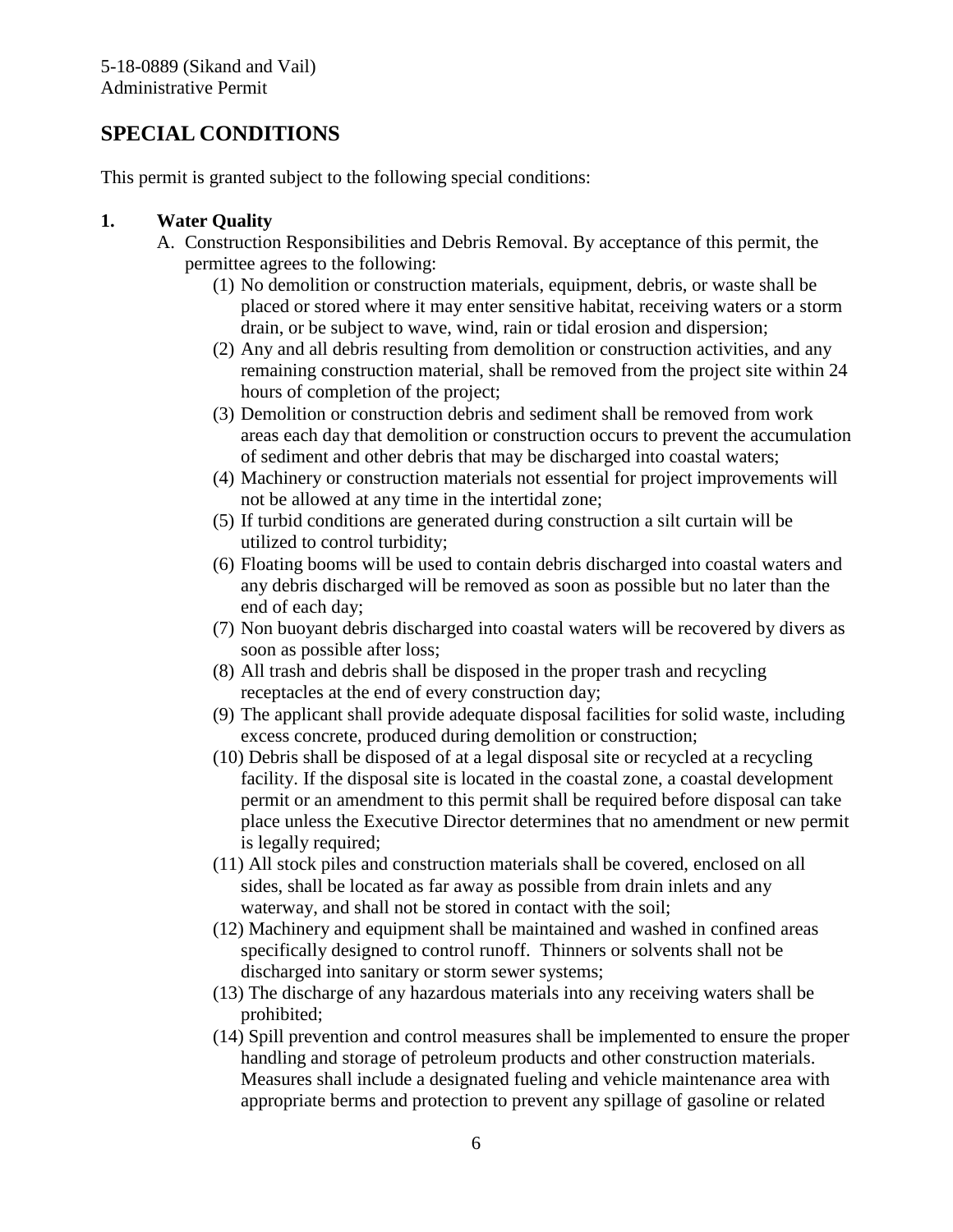petroleum products or contact with runoff. The area shall be located as far away from the receiving waters and storm drain inlets as possible;

- (15) Best Management Practices (BMPs) and Good Housekeeping Practices (GHPs) designed to prevent spillage and/or runoff of demolition or construction-related materials, and to contain sediment or contaminants associated with demolition or construction activity, shall be implemented prior to the on-set of such activity; and
- (16) All BMPs shall be maintained in a functional condition throughout the duration of construction activity.
- B. Best Management Practices Program

By acceptance of this permit the applicant agrees that the long-term water-borne berthing of boat(s) in the approved dock and/or boat slip will be managed in a manner that protects water quality pursuant to the implementation of the following BMPs.

- (1) Boat Cleaning and Maintenance Measures:
	- a. In-water top-side and bottom-side boat cleaning shall minimize the discharge of soaps, paints, and debris;
	- b. In-the-water hull scraping or any process that occurs under water that results in the removal of paint from boat hulls shall be prohibited. Only detergents and cleaning components that are designated by the manufacturer as phosphate-free and biodegradable shall be used, and the amounts used minimized; and
	- c. The applicant shall minimize the use of detergents and boat cleaning and maintenance products containing ammonia, sodium hypochlorite, chlorinated solvents, petroleum distillates or lye.
- (2) Solid and Liquid Waste Management Measures:
	- a. All trash, recyclables, and hazardous wastes or potential water contaminants, including old gasoline or gasoline with water, absorbent materials, oily rags, lead acid batteries, anti-freeze, waste diesel, kerosene and mineral spirits will be disposed of in a proper manner and will not at any time be disposed of in the water or gutter.
- (3) Petroleum Control Management Measures:
	- a. Boaters will practice preventive engine maintenance and will use oil absorbents in the bilge and under the engine to prevent oil and fuel discharges. Oil absorbent materials shall be examined at least once a year and replaced as necessary. Used oil absorbents are hazardous waste in California. Used oil absorbents must therefore be disposed in accordance with hazardous waste disposal regulations. The boaters will regularly inspect and maintain engines, seals, gaskets, lines and hoses in order to prevent oil and fuel spills. The use of soaps that can be discharged by bilge pumps is prohibited;
	- b. If the bilge needs more extensive cleaning (e.g., due to spills of engine fuels, lubricants or other liquid materials), the boaters will use a bilge pump-out facility or steam cleaning services that recover and properly dispose or recycle all contaminated liquids; and
	- c. Bilge cleaners which contain detergents or emulsifiers will not be used for bilge cleaning since they may be discharged to surface waters by the bilge pumps.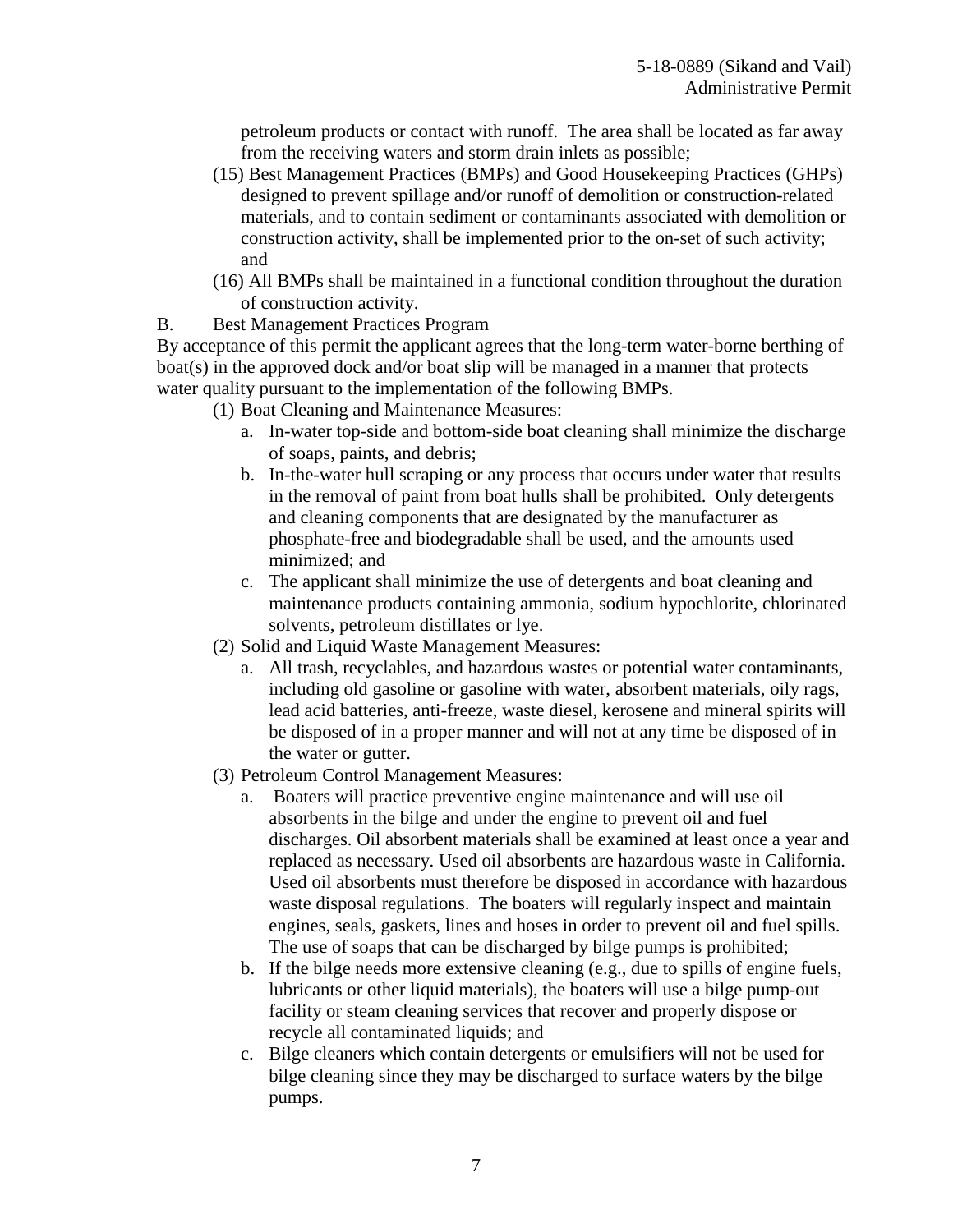#### 5-18-0889 (Sikand and Vail) Administrative Permit

**2. Pre-Construction Eelgrass Survey**. A valid pre-construction eelgrass survey (whether for *Zostera marina* or *Z. pacifica*) shall be completed for the project site and a 10m buffer area. The pre-construction survey shall be completed no more than 60 days prior to the beginning of construction and shall be valid until the next period of active growth. If any portion of the project is subsequently proposed to occur in a previously unsurveyed area, a new survey is required during the active growth period for eelgrass in that region and no more than 60 days prior to commencement of work in that area. The eelgrass survey and mapping shall be prepared in full compliance with the California Eelgrass Mitigation Policy (CEMP), and in consultation with the National Marine Fisheries Service (NMFS) and California Department of Fish and Wildlife (CDFW). If side-scan sonar methods will be used, evidence of a permit issued by the California State Lands Commission (CSLC) for such activities shall also be provided prior to the commencement of survey work. The applicant shall submit the preconstruction eelgrass surveys for review and approval by the Executive Director within five (5) business days of completion of each eelgrass survey and in any event, no later than fifteen (15) business days prior to commencement of any development. If eelgrass surveys identify any eelgrass within the project area, which may be potentially impacted by the proposed project, the Permittees are required to complete post-project eelgrass surveys consistent with the section below.

**Post-Construction Eelgrass Survey**. If any eelgrass is identified in the project site or the 10m buffer area by surveys required in subsection B of this condition (above), within 30 days of completion of construction, or within the first 30 days of the next active growth period following completion of construction that occurs outside of the active growth period, the applicant shall survey the project site and the 10m buffer area to determine if any eelgrass was adversely impacted. The survey shall be prepared in full compliance with the CEMP adopted by the NMFS (except as modified by this special condition), and in consultation with the CDFW. If side-scan sonar methods are to be used, evidence of a valid permit from CSLC must also be provided prior to the commencement of each survey period. The applicant shall submit the post-construction eelgrass survey for the review and approval of the Executive Director within thirty (30) days after completion of the survey. If any eelgrass has been adversely impacted, the applicant shall replace the impacted eelgrass at a minimum final 1.38:1 (mitigation:impact) ratio on-site, or at another location, in accordance with the CEMP. Any exceptions to the required 1.38:1 minimum final mitigation ratio found within the CEMP shall not apply. Based on past performance of eelgrass mitigation efforts, in order to achieve this minimum, the appropriate regional initial planting ratio provided in the CEMP should be used. Implementation of mitigation to ensure success in achieving the minimum final mitigation ratio (1.38:1) shall require an amendment to this permit or a new coastal development permit unless the Executive Director provides a written determination that no amendment or new permit is required.

**3. Pre-Construction** *Caulerpa Taxifolia* **Survey.** By acceptance of this permit, the applicant agrees to: not earlier than 90 days nor later than 30 days prior to commencement or re-commencement of any development authorized under this Coastal Development Permit the applicant shall undertake a survey of the project area and a buffer area at least 10 meters beyond the project area to determine the presence of the invasive alga *Caulerpa Taxifolia*. The survey shall include a visual examination of the substrate. If any portion of the project